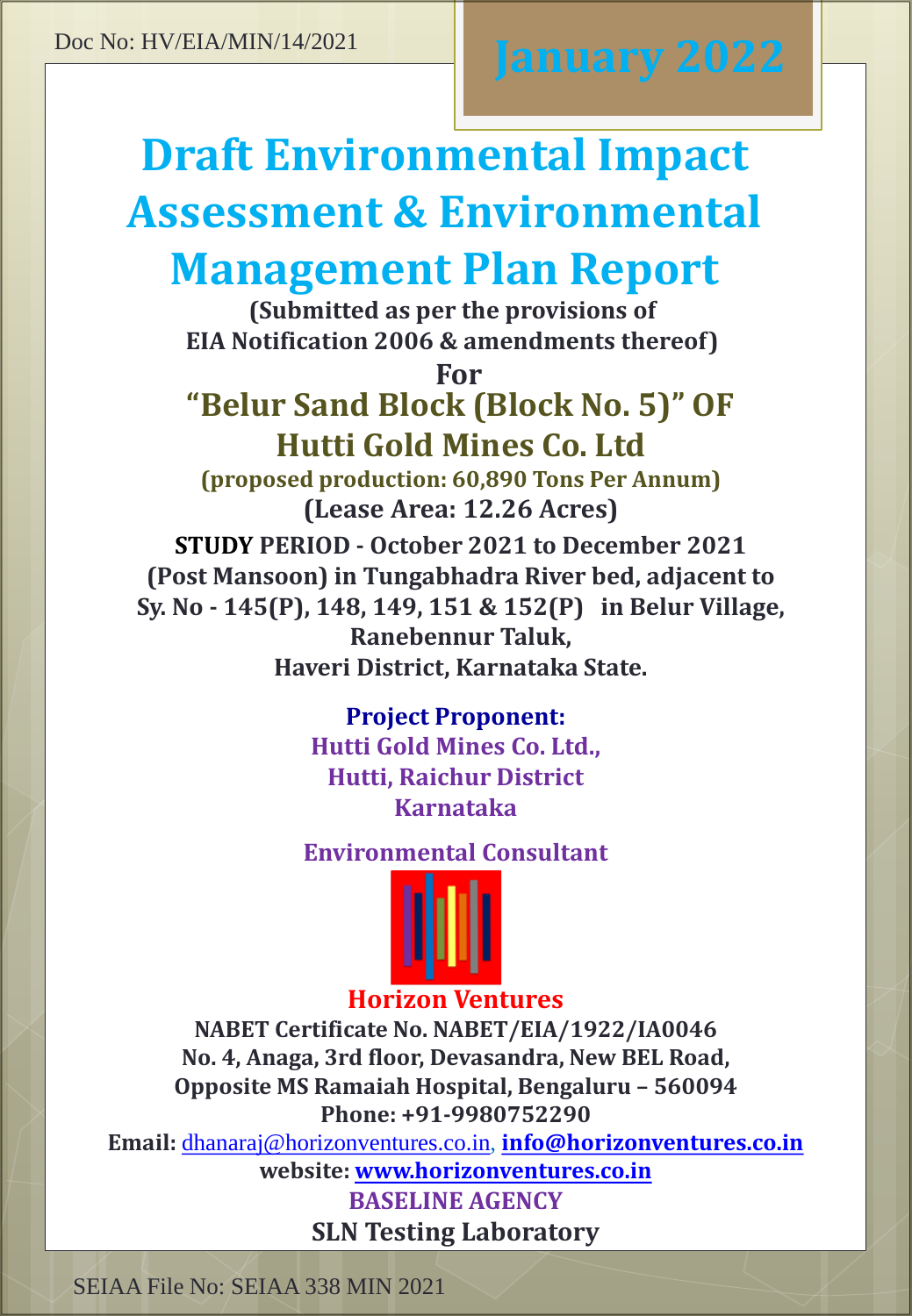

#### *Lessee: Hutti Gold Mines Co Ltd*

#### **EXECUTIVE SUMMARY**

#### **INTRODUCTION**

Hutti Gold Mines Co Ltd has applied for TOR in order to prepare EIA report for grant of Environmental Clearance as per MOEF Notifications S.O. 1533(E) dated 14-09-2006 for extraction of Belur Sand Block (Block No. 5) having leases area of 12-26 Acres located adjacent to Sy. No - 145(P), 148, 149, 151 & 152(P) of Belur Village, Ranebennur Taluk, Haveri District, Karnataka.

As the proposed project is coming under cluster situation and in the cluster as the total area extent is greater than 5 Ha & as per the Hon'ble NGT order dated 13th September 2018 and 11th December 2018 it is considered as "B1" category. The application to grant prior Environmental Clearance for the proposed project was considered by the KSEAC in its 265th SEAC meeting dated 31st August 2021. SEAC for determination of the Terms of Reference (ToR) for preparation of the Environmental Impact Assessment (EIA) report. The Committee has suggested specific Terms of Reference (ToR) for preparation of the EIA report and Environmental Management Plan and for conducting public hearing vide its letter No. SEIAA 392 MIN 2021.

#### **Location of the Project**

The Sand Block with an extent of 12-26 Acres of quarrying lease area located in Sy. No. 145(P), 148, 149, 151 & 152(P) of Belur Village, Ranebennur Taluk, Haveri District, Karnataka

| Sr. | <b>Particulars</b> | <b>Details</b>         |                              |                  |
|-----|--------------------|------------------------|------------------------------|------------------|
| No. |                    |                        |                              |                  |
| 1.  | Latitude/Longitude | <b>Corner Point No</b> | Latitude                     | Longitude        |
|     |                    | $BP-A$                 | N 14°44' 13.34"              | E 75° 45' 23.17" |
|     |                    | $BP - B$               | N 14°44' 19.52"              | E 75° 45' 22.32" |
|     |                    | $BP-C$                 | N 14° 44' 17.90"             | E 75° 45' 27.94" |
|     |                    | $BP-D$                 | N 14° 44' 16.76"             | E 75° 45' 33.44" |
|     |                    | $BP-E$                 | N 14°44' 15.38"              | E 75° 45' 34.85" |
|     |                    | $BP-F$                 | N 14° 44' 11.26"             | E 75° 45' 35.06" |
|     |                    | $BP-G$                 | N 14 <sup>°</sup> 44' 11.88" | E 75° 45' 33.99" |

**TABLE 1: SALIENT FEATURES OF THE PROJECT SITE**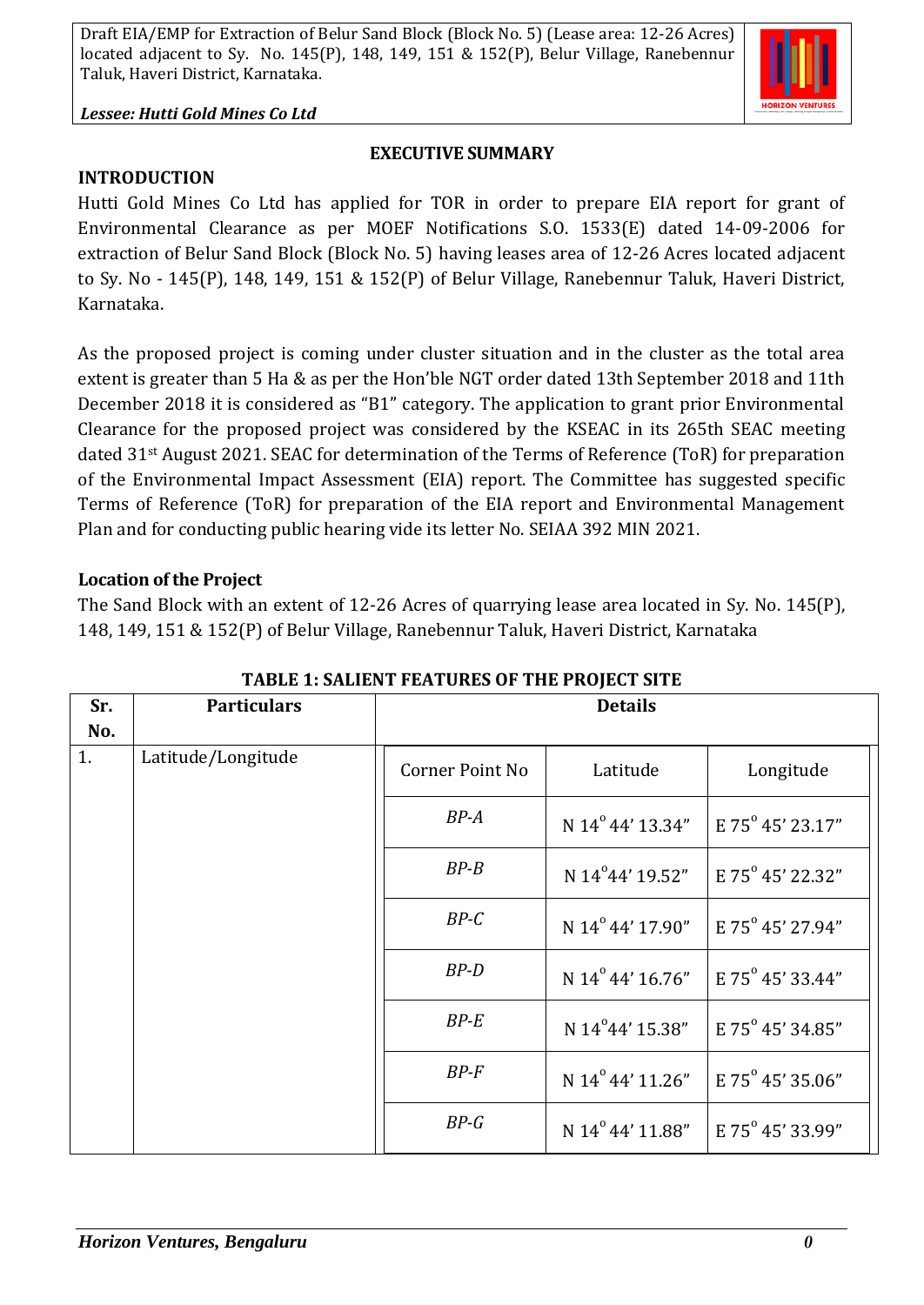

*Lessee: Hutti Gold Mines Co Ltd*

| Sr. | <b>Particulars</b>                       | <b>Details</b>                                                                                                                                                    |                                 |                               |  |
|-----|------------------------------------------|-------------------------------------------------------------------------------------------------------------------------------------------------------------------|---------------------------------|-------------------------------|--|
| No. |                                          |                                                                                                                                                                   |                                 |                               |  |
|     |                                          | $BP-H$                                                                                                                                                            | N 14° 44' 13.32"                | E 75° 45' 29.59"              |  |
|     |                                          | $BP-I$                                                                                                                                                            | N 14 <sup>°</sup> 44' 13.89"    | E 75° 45' 27.10"              |  |
|     |                                          | $BP-I$                                                                                                                                                            | N 14 <sup>°</sup> 44' 13.91"    | E $75^{\circ}$ 45' 24.92"     |  |
|     |                                          | WGS-84 DATUM                                                                                                                                                      |                                 |                               |  |
| 2.  | Site elevation above MSL                 | 524m to 523m MSL                                                                                                                                                  |                                 |                               |  |
| 3.  | Land use at the proposed<br>project site | Type of land use                                                                                                                                                  | Existing /<br>present<br>(Acre) | <b>End of lease</b><br>(Acre) |  |
|     |                                          | Area to be Excavated                                                                                                                                              |                                 | $10 - 18$                     |  |
|     |                                          | <b>Buffer Zone</b>                                                                                                                                                |                                 | $2 - 08$                      |  |
|     |                                          | Area Un-utilized                                                                                                                                                  | $12 - 26$                       |                               |  |
|     |                                          | <b>TOTAL</b>                                                                                                                                                      | $12 - 26$                       | $12 - 26$                     |  |
| 4.  | Nearest roadway                          | Belur Village Road-1.8 kms<br>NH 48 - 18.50 Kms (SW) (aerially) (Haveri to Davanagere<br>Road)<br>SH 57 - 12.20 Kms (W) (aerially) (Ranebennur to Guttal<br>road) |                                 |                               |  |
| 5.  | Nearest Railway Station                  | Ranebennur Railway Station - 17.70 Kms (SW)                                                                                                                       |                                 |                               |  |
| 6.  | Nearest Railway line                     | Ranebennur Railway line- 17.70 Kms (SW)                                                                                                                           |                                 |                               |  |
| 7.  | Nearest Air Port                         | Hubbali Air Port (NW) at a distance of about 100 Kms.                                                                                                             |                                 |                               |  |
| 8.  | Nearest village/major town               | Belur Village - 1.80 kms (S)                                                                                                                                      |                                 |                               |  |
| 9.  | Hills/valleys                            | No major hills and valleys within 10 km radius                                                                                                                    |                                 |                               |  |
| 10. | Ecologically sensitive zone              | Ranebennur Wildlife Sanctuary 4.9 kms SW                                                                                                                          |                                 |                               |  |
| 11. | Reserved/Protected forests               | Herada Block B Reserved Forest - 1.30 kms (NE)                                                                                                                    |                                 |                               |  |
| 12. | Historical/tourist places                | None within 5 km radius area                                                                                                                                      |                                 |                               |  |
| 13. | <b>Nearest Industries</b>                | None within 10 kms                                                                                                                                                |                                 |                               |  |
| 14. | Nearest water bodies                     | This is a river sand mining project. The site is in<br>Tungabhadra River Bed                                                                                      |                                 |                               |  |

#### **PROJECT DESCRIPTION**

#### **Method of Quarrying**

An open cast method will be adopted to operate the area. Since, the annual production is about 60,890 Tons per annum for five years; the Open cast method will be followed during the plan period.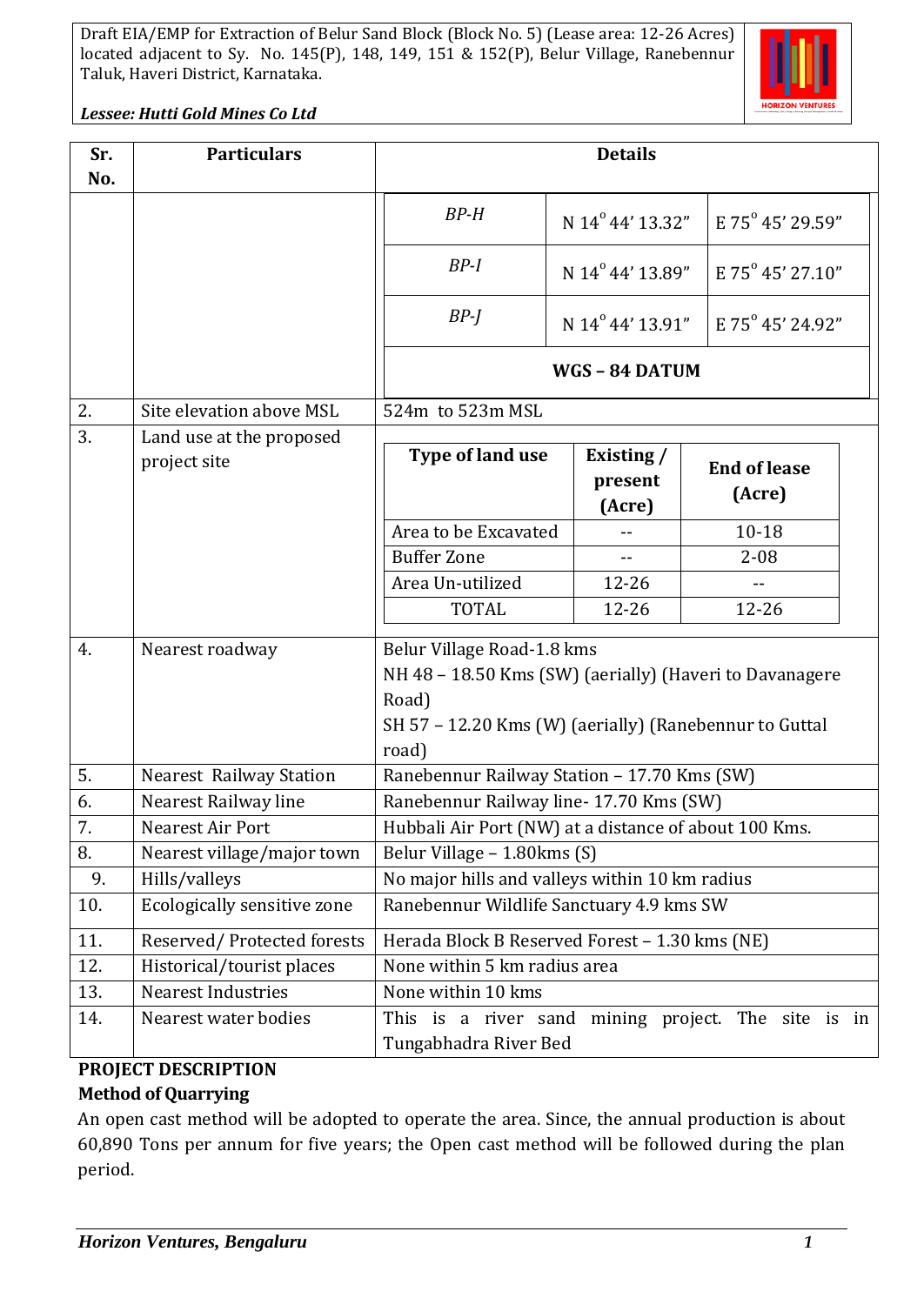

#### *Lessee: Hutti Gold Mines Co Ltd*

#### **Anticipated life of the quarry**

Life of the quarry in this is not applicable, as the extraction and replenishment is a continuous process. Depletion and addition of ordinary sand is to be balanced by keeping the production level always low comparing to the replenishment.

#### **Conceptual Quarry Plan**

Based on reserves of River Sand as Production capacity of 60,890 Tons per annum for the 5 years plan period, thus the anticipated life of the will be till the reserves get exhausted.

#### **Waste Generation & Disposal**

There is no such reduction of waste / mineral reject processing possibilities are proposed during plan period. There is no proposal of dumping during the proposed ensuing quarrying period, & concurrent backfilling is proposed.

#### **Water Requirement & Source**

Total water requirement for the project will be 10.0 KLD, Requirement is met by procurement of water from the bore well nearby Tankers.

#### **Manpower Requirement**

The said quarry provides direct employment to 10 people and generate indirect employment for 20 more people. Most of the directly employed manpower falls under skilled category Preference will be given to the local people as per their eligibility.

#### **Site Infrastructure**

The Quarry will have its own office premises, canteen, first-aid center etc. Quarry office is well connected with wireless and telephone, internet & e-mail facilities for communication. The Quarry is provided with a workshop to undertake repairs and regular maintenance of quarrying machinery deployed.

#### **EXISTING ENVIRONMENTAL SCENARIO**

#### **Baseline Environmental Studies**

#### **Meteorology & Ambient Air Quality**

**Summary of Meteorological data generated at site (Oct 2021 to Dec 2021)**

| Temperature $(^{\circ}C)$ | 16.9 to 34.3°C |  |  |
|---------------------------|----------------|--|--|
| Relative Humidity (%)     | 88 to 44%      |  |  |
| <b>Wind Direction</b>     | <b>WSW</b>     |  |  |
| Calm wind %               | 14.46%         |  |  |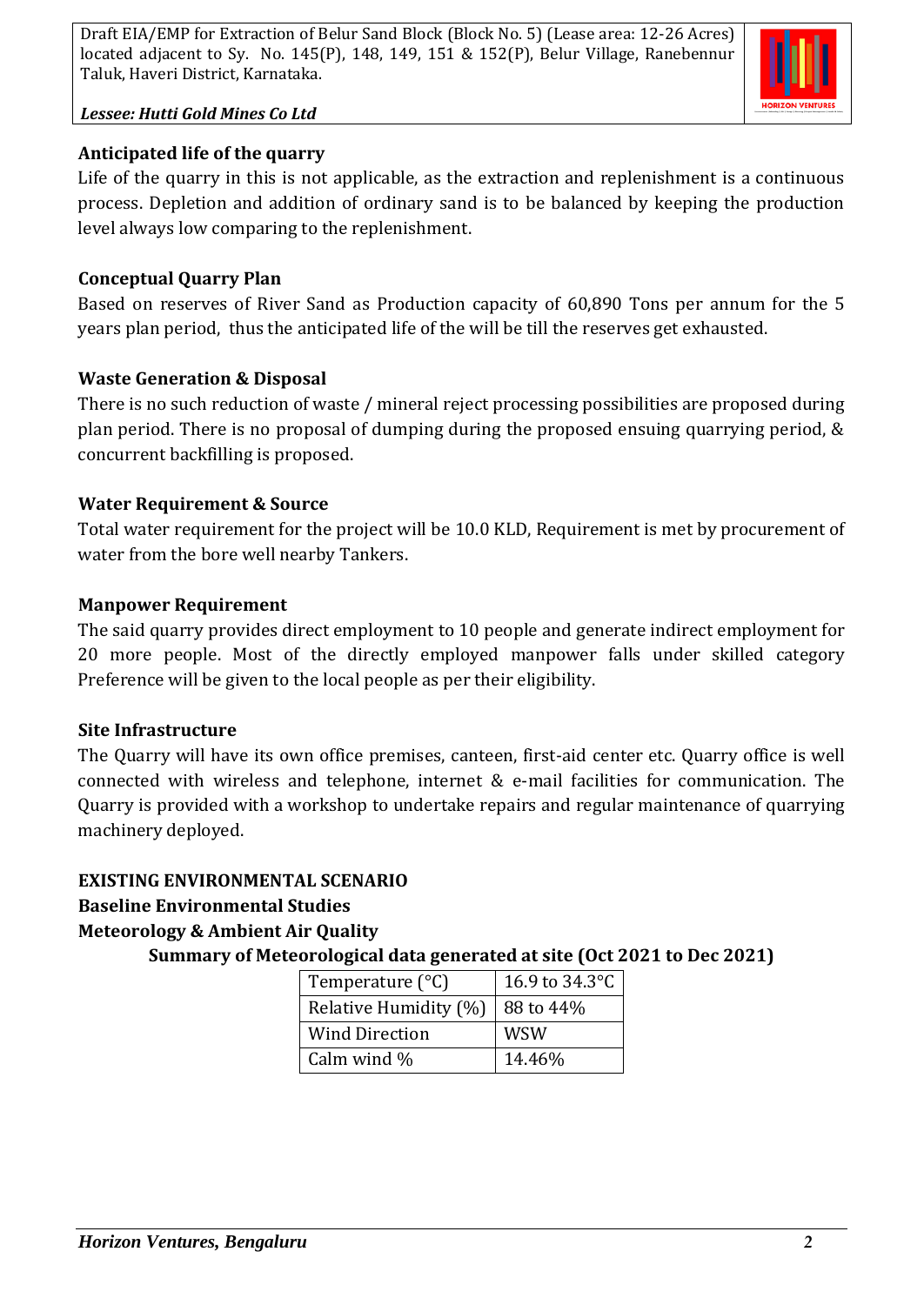

#### *Lessee: Hutti Gold Mines Co Ltd*



#### **Ambient Air Quality Status**

From the results, it is observed that the ambient air quality with respect to  $PM_{10}$ ,  $PM_{2.5}$ ,  $SO_2$ , and NOx at all the monitoring locations is within the permissible limits specified by CPCB.

#### **Ambient Noise Levels**

Ambient noise level monitoring was carried out at the 9 monitoring locations; those were selected for ambient air quality monitoring. The monitoring results are within limits**.**

#### **Biological Environment**

There is Ranebennur Wildlife Sanctuary 4.9 kms SW and the site is outside the ESZ.

#### **Proposed Biological Environment Conservation Measures**

- Thick Green belt will be developed around Quarry lease area and along transport road.
- Periodic maintenance of mineral transport road
- Regular sprinkling of water through mobile tanker on mineral transport road
- Mineral carrying trucks are loaded with only the stipulated quantity to avoid overloading and covered with tarpaulin to avoid spillage.

#### **Socio-economic Environment**

• There is no habitation or private land in the River Sand. There is no rehabilitation and resettlement involved in the project.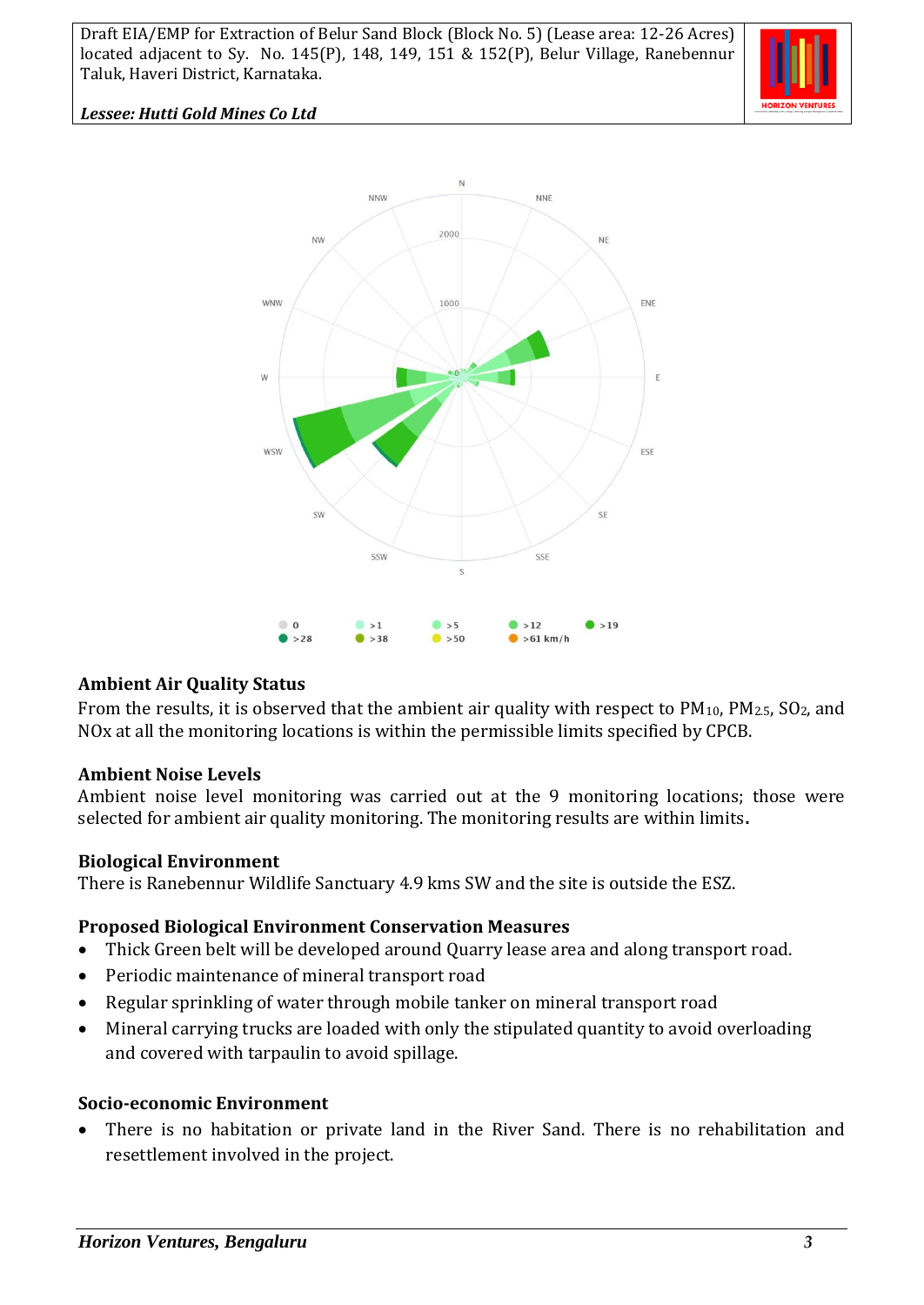

#### *Lessee: Hutti Gold Mines Co Ltd*

- The said Quarry provides direct employment to 10 people and generates indirect employment for 20 more people. Most of the directly employed manpower falls under skilled category and the respective distribution / numbers is follows. Preference will be given to the local people as per their eligibility.
- The existing infrastructure facilities are sufficient to cater the needs of the Sand Block. However, the Quarry management will take efforts as a part of CER for improvement in civic amenities like sanitation, drinking water facilities, transport road, etc in the nearby villages.

#### **ENVIRONMENTAL MONITORING PROGRAM**

An Environmental Management Cell (EMC) will be established in the Quarry under the control of Quarry Manager. The EMC will be headed by an Environmental Officer having adequate qualification and experience in the field of environmental management regular and periodic. Environmental monitoring of Ambient Air Quality, Water table depth, Water quality, Ambient Noise Levels, Soil Quality, CSR activities etc will be carried out through MOEF accredited agencies and reports will be submitted to KSPCB/ Regional office of MoEF&CC.

#### **RISK ASSESSMENT & DISASTER MANAGEMENT PLAN**

The assessment of risk in the Sand Blocking project has been estimated for Slope failure, Movement of HEMM, Inundation due to surface water, Dust hazards, Hazards associated with use of Diesel Generator Sets and flooding of lower benches and corresponding mitigation measures are suggested in the EIA/EMP report.

#### **PROJECT BENEFITS**

The Sand Blocking project would generate additional employment opportunities which would finally result in improvement in the quality of life of people of the nearby villages. In line with this CER policy, Hutti Gold Mines Co Ltd will carry out community welfare activities in the following areas:

- Community development
- Education
- Health care
- Drainage and sanitation
- Roads

A budget of Rs. 0.66 Lakh per annum as recurring expenses has been proposed for implementation of Socio-economic welfare activities in the nearby villages.

#### **ENVIRONMENTAL MANAGEMENT PLAN**

Judicious use of the environmental management plan addresses the components of environment, which are likely to be affected by the different operations in the project. The capital cost of the project is approx. Rs 167 Lakhs. It is proposed to provide an amount of Rs. 9.79 Lakhs per annum as recurring expenses towards implementation of the environmental action plan.